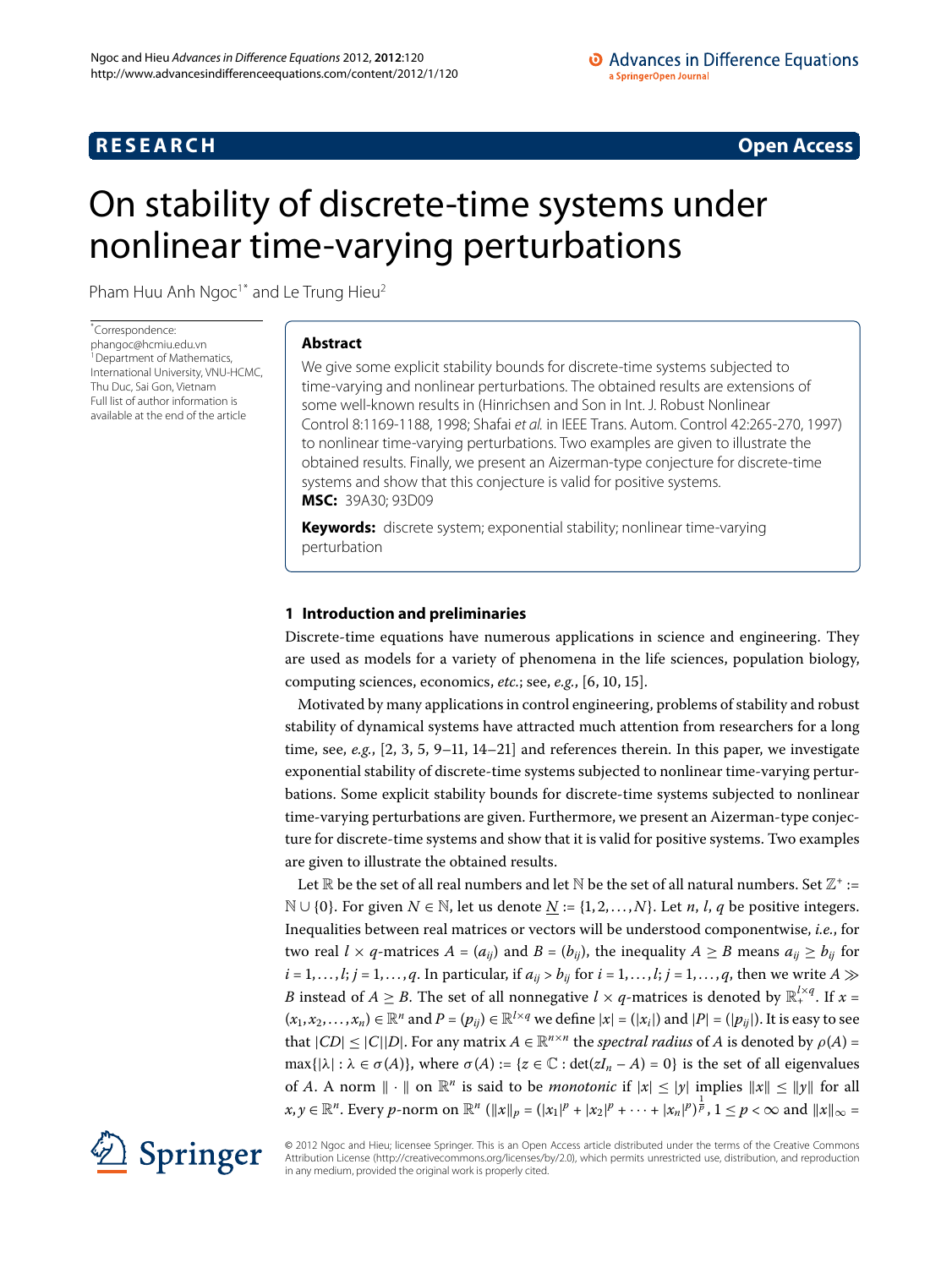$\max_{i=1,2,...,n} |x_i|$ , is monotonic. Throughout this paper, the norm  $||M||$  of a matrix  $M \in \mathbb{R}^{l \times q}$ is always understood as the operator norm defined by  $||M|| = \max_{||y||=1} ||My||$  where  $\mathbb{R}^q$  and  $\mathbb{R}^l$  are provided with some monotonic vector norms. Then, the operator norm  $\|\cdot\|$  has the following monotonicity property (see,  $e.g., [11]$  $e.g., [11]$  $e.g., [11]$ )

<span id="page-1-5"></span><span id="page-1-4"></span>
$$
P \in \mathbb{R}^{l \times q}, Q \in \mathbb{R}_{+}^{l \times q}, \quad |P| \leq Q \quad \Rightarrow \quad \|P\| \leq \|P\| \leq \|Q\|.
$$
 (1)

The next theorem summarizes some basic properties of nonnegative matrices which will be used in what follows.

**Theorem 1.1** ([8[,](#page-9-12) 12]) Let  $A \in \mathbb{R}^{p \times p}$  be a nonnegative matrix. Then the following state*ments hold.*

- *(i) (Perron-Frobenius Theorem) ρ*(*A*) *is an eigenvalue of A and there exists a nonnegative eigenvector*  $x \in \mathbb{R}^p$ ,  $x \neq 0$  such that  $Ax = \rho(A)x$ .
- *(ii)* Given  $\alpha \in \mathbb{R}_+$ , there exists a nonzero vector  $x \geq 0$  such that  $Ax \geq \alpha x$  if and only if  $\rho(A) > \alpha$ *.*
- *(iii)*  $(tI_n A)^{-1}$  exists and is nonnegative if and only if  $t > \rho(A)$ .
- *(iv) Given*  $B \in \mathbb{R}_+^{p \times p}$ ,  $C \in \mathbb{R}^{p \times p}$ . Then

<span id="page-1-1"></span><span id="page-1-0"></span>
$$
|C| \leq B \quad \Longrightarrow \quad \rho(A+C) \leq \rho(A+B).
$$

## **2 Stability of discrete-time systems under nonlinear time-varying perturbations**

Consider a nonlinear discrete-time system of the form

$$
x(k+1) = f(k, x(k)), \quad k \ge k_0,
$$
\n(2)

where  $f : \mathbb{Z}_+ \times \mathbb{R}^n \to \mathbb{R}^n$  is a given function such that  $f(k, 0) = 0$ , for all  $k \in \mathbb{Z}_+$  (*i.e.*,  $\xi = 0$ is an equilibrium of the system  $(2)$  $(2)$ ).

It is clear that for given  $k_0 \in \mathbb{Z}_+$  and  $x_0 \in \mathbb{R}^n$ , (2[\)](#page-1-0) has a unique solution, denoted by  $x(\cdot, k_0, x_0)$ , satisfying the initial condition

$$
x(k_0) = x_0. \tag{3}
$$

<span id="page-1-3"></span>**Definition 2.1** The zero solution of (2) is said to be exponentially stable if there exist  $M \geq 0$  and  $\beta \in [0, 1)$  such that

<span id="page-1-2"></span>
$$
\forall k, k_0 \in \mathbb{Z}_+, k \ge k_0; \forall x_0 \in \mathbb{R}^n: \quad \|x(k, k_0, x_0)\| \le M \beta^{k - k_0} \|x_0\|.
$$
 (4)

We first give a simple sufficient condition for exponential stability of  $(2)$  $(2)$  which is used in what follows.

**Proposition 2.2** Suppose there exists  $A \in \mathbb{R}^{n \times n}$  such that

$$
|f(k,x)| \le A|x|, \quad \forall k \in \mathbb{Z}_+, \forall x \in \mathbb{R}^n. \tag{5}
$$

*If*  $\rho(A)$  $\rho(A)$  < 1 then the zero solution of (2) is exponentially stable.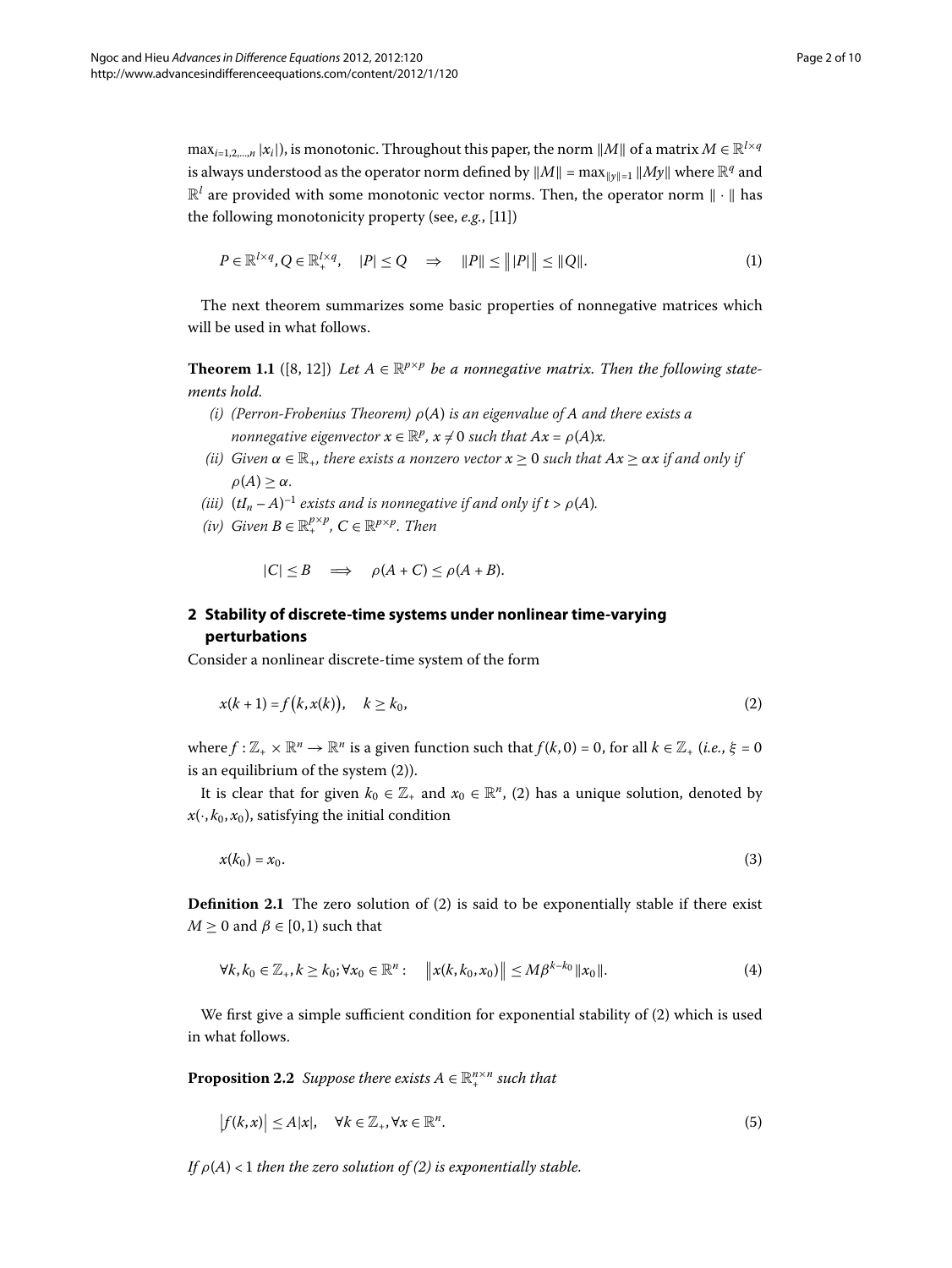<span id="page-2-3"></span><span id="page-2-2"></span><span id="page-2-1"></span><span id="page-2-0"></span> $\Box$ 

*Proof* Let  $x(k) := x(\cdot, k_0, x_0)$  $x(k) := x(\cdot, k_0, x_0)$  $x(k) := x(\cdot, k_0, x_0)$ ,  $k \ge k_0$ , be the solution of (2)-(3). It follows from (2) and (5) that

$$
|x(k+1)| = |f(k, x(k))| \le A |x(k)|, \quad \forall k \ge k_0.
$$

This gives

$$
\left|x(k+1)\right| \le A\left|x(k)\right| \le A^2\left|x(k-1)\right| \le \cdots \le A^{k-k_0+1}\left|x(k_0)\right| = A^{k-k_0+1}\left|x_0\right|, \quad \forall k \ge k_0.
$$

Without loss of generality, let  $\|\cdot\| = \|\cdot\|_p$  ( $1 \le p \le \infty$ ). Hence,

$$
||x(k+1)|| \le ||A^{k-k_0+1}|| \, ||x_0||, \quad \forall k \ge k_0.
$$
\n<sup>(6)</sup>

Since  $\rho(A) < 1$ , there exist  $M \geq 1$ ,  $\beta \in [0, 1)$  such that

$$
||A^k|| \le M\beta^k, \quad \forall k \in \mathbb{Z}_+, \tag{7}
$$

see, *e.g.*, [11]. By [\(](#page-2-0)6[\)](#page-2-1) and (7),

$$
||x(k, k_0, x_0)|| \le M\beta^{k-k_0} ||x_0||, \quad \forall k \ge k_0.
$$

This completes the proof. -

**Remark 2.3** In particular, if for each  $k \in \mathbb{Z}_+$ ,  $f(k, \cdot)$  is continuously differentiable on  $\mathbb{R}^n$ and there exists  $A \in \mathbb{R}^{n \times n}_{+}$  such that

$$
|J(k,x)| \le A, \quad \forall k \in \mathbb{Z}_+, \forall x \in \mathbb{R}^n,
$$
\n(8)

then (5[\)](#page-1-2) holds. Here  $J(k, x) := (\frac{df_i}{dx_j}(k, x)) \in \R^{n \times n}, k \in \Z_+, x \in \R^n,$  denotes the Jacobian matrix of  $f(k, \cdot)$  at *x*. Indeed, we have  $f(k, x) = f(k, x) - f(k, 0) = \left(\int_0^1 J(k, tx) dt\right)x$ , by the mean value theorem, see, e.g., [4[\]](#page-9-14). Therefore, (8[\)](#page-2-2) yields,

$$
|f(k,x)| = \left| \left( \int_0^1 J(k, tx) dt \right) x \right|
$$
  
 
$$
\leq \left( \int_0^1 |J(k, tx)| dt \right) |x| \leq A|x|, \quad \forall k \in \mathbb{Z}_+, \forall x \in \mathbb{R}^n.
$$

Suppose all hypotheses of Proposition 2[.](#page-1-3)2 hold. Thus, the zero solution of  $(2)$  $(2)$  is exponentially stable. Consider a perturbed system of the form

$$
x(k+1) = f(k, x(k)) + \sum_{i=1}^{N} \mathcal{D}_i(k, x(k)) \mathcal{P}_i(k, \mathcal{E}_i(k, x(k))), \quad k \in \mathbb{Z}_+, \tag{9}
$$

where *N* is a given positive integer and  $\mathcal{D}_i : \mathbb{Z}_+ \times \mathbb{R}^n \to \mathbb{R}^{n \times l_i}$ ,  $\mathcal{E}_i : \mathbb{Z}_+ \times \mathbb{R}^n \to \mathbb{R}^{q_i}$  ( $i \in N$ ) are given and  $\mathcal{P}_i : \mathbb{Z}_+ \times \mathbb{R}^{q_i} \to \mathbb{R}^{l_i}$  ( $i \in \underline{N}$ ) are *uncertainties*. Furthermore, we assume that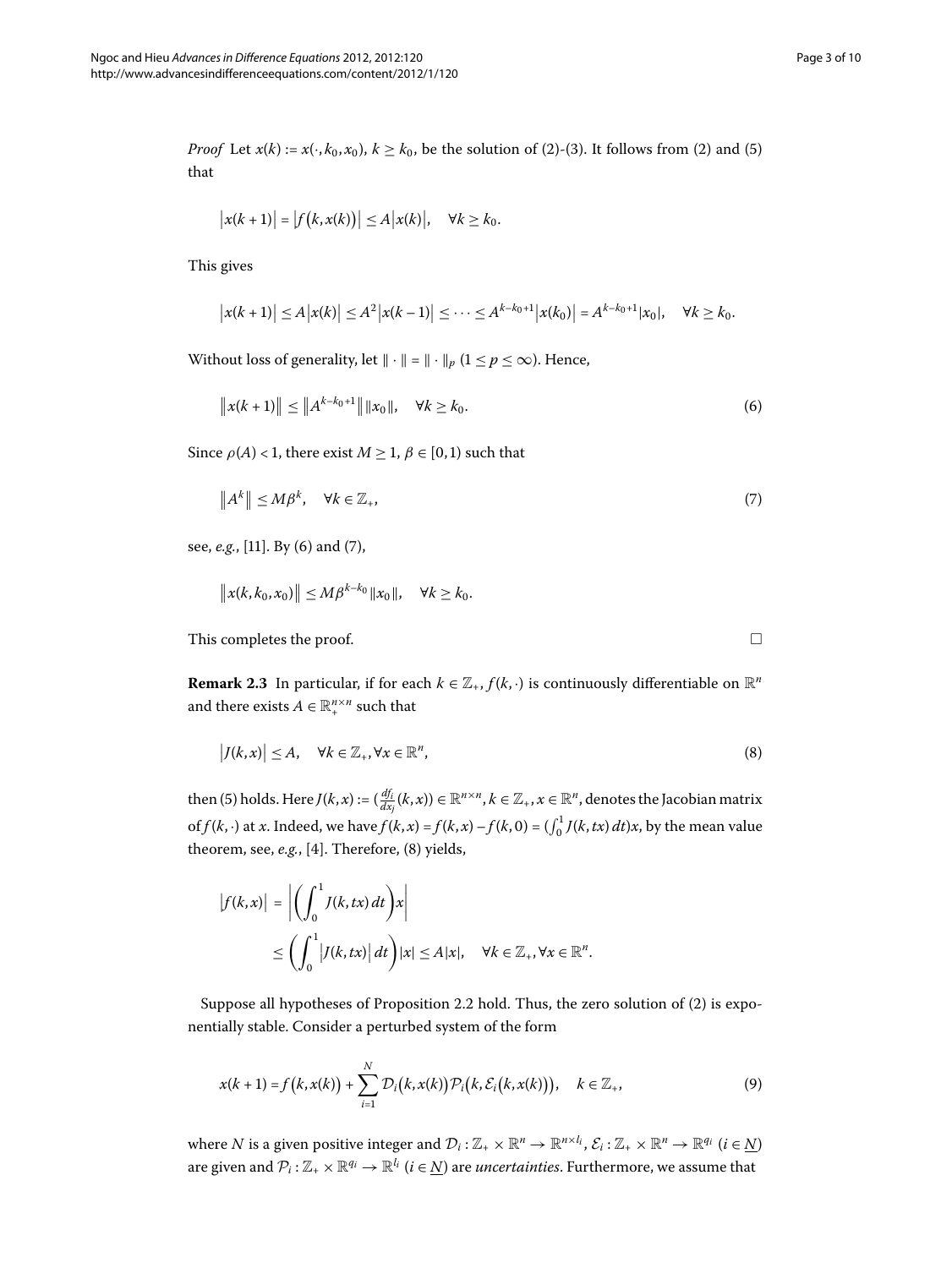<span id="page-3-1"></span>
$$
(H_1) \quad \mathcal{P}_i(k,0) = 0, \forall k \in \mathbb{Z}_+ \text{ and } \mathcal{E}_i(k,0) = 0, \forall k \in \mathbb{Z}_+ \text{ for each } i \in \underline{N};
$$
  

$$
(H_2) \text{ there exist } D_i \in \mathbb{R}_+^{n \times l_i}, E_i \in \mathbb{R}_+^{q_i \times n} \text{ and } P_i \in \mathbb{R}_+^{l_i \times q_i} \text{ (}i \in \underline{N}\text{) such that}
$$

<span id="page-3-0"></span>
$$
\left| \mathcal{D}_i(k, x) \right| \le D_i, \quad \forall k \in \mathbb{Z}_+, \forall x \in \mathbb{R}^n \tag{10}
$$

and

$$
\left| \mathcal{E}_i(k, x) \right| \le E_i|x|, \quad \forall k \in \mathbb{Z}_+, \forall x \in \mathbb{R}^n; \left| \mathcal{P}_i(k, y) \right| \le P_i|y|, \quad \forall k \in \mathbb{Z}_+, \forall y \in \mathbb{R}^{q_i}.
$$
 (11)

*The main problem here is to find a positive number γ such that the zero solution of an arbitrary perturbed system of the form () remains exponentially stable whenever the size of perturbations is less than γ* .

**Remark 2.4** In particular, if

$$
D_i(k, x) := D_i(k) \in \mathbb{R}^{n \times l_i};
$$
  

$$
\mathcal{E}_i(k, x) := E_i(k)x, \quad E_i(k) \in \mathbb{R}^{q_i \times n}, x \in \mathbb{R}^n,
$$

and

<span id="page-3-3"></span>
$$
\mathcal{P}_i(k,y) := P_i(k)y, \quad P_i(k) \in \mathbb{R}^{l_i \times q_i}, y \in \mathbb{R}^{q_i},
$$

then the perturbation  $\sum_{i=1}^{N} \mathcal{D}_i(k, x(k)) \mathcal{P}_i(k, \mathcal{E}_i(k, x(k)))$  becomes  $\sum_{i=1}^{N} D_i(k) P_i(k) E_i(k) x(k)$ . The problem of robust stability of linear infinite dimensional time-varying system

$$
x(k+1) = A(k)x(k), \quad k \in \mathbb{Z}_+, \tag{12}
$$

under the time-varying multi-perturbations

<span id="page-3-2"></span>
$$
A(k) \hookrightarrow A(k) + \sum_{i=1}^{N} D_i(k) P_i(k) E_i(k), \tag{13}
$$

<span id="page-3-4"></span>has been analyzed in [\[](#page-9-11)21] and an abstract stability bound is given in terms of input-output operators.

We are now in the position to prove the main result of this paper.

**Theorem 2[.](#page-1-3)5** Assume that all hypotheses of Proposition 2.2 hold and  $A \in \mathbb{R}_+^{n \times n}$  satisfies *([\)](#page-1-2). If (H)-(H) hold and*

$$
\sum_{i=1}^{N} \|P_i\| < \frac{1}{\max_{i,j \in \underline{N}} \|E_i(I_n - A)^{-1} D_j\|},\tag{14}
$$

*then the zero solution of ([\)](#page-2-3) remains exponentially stable.*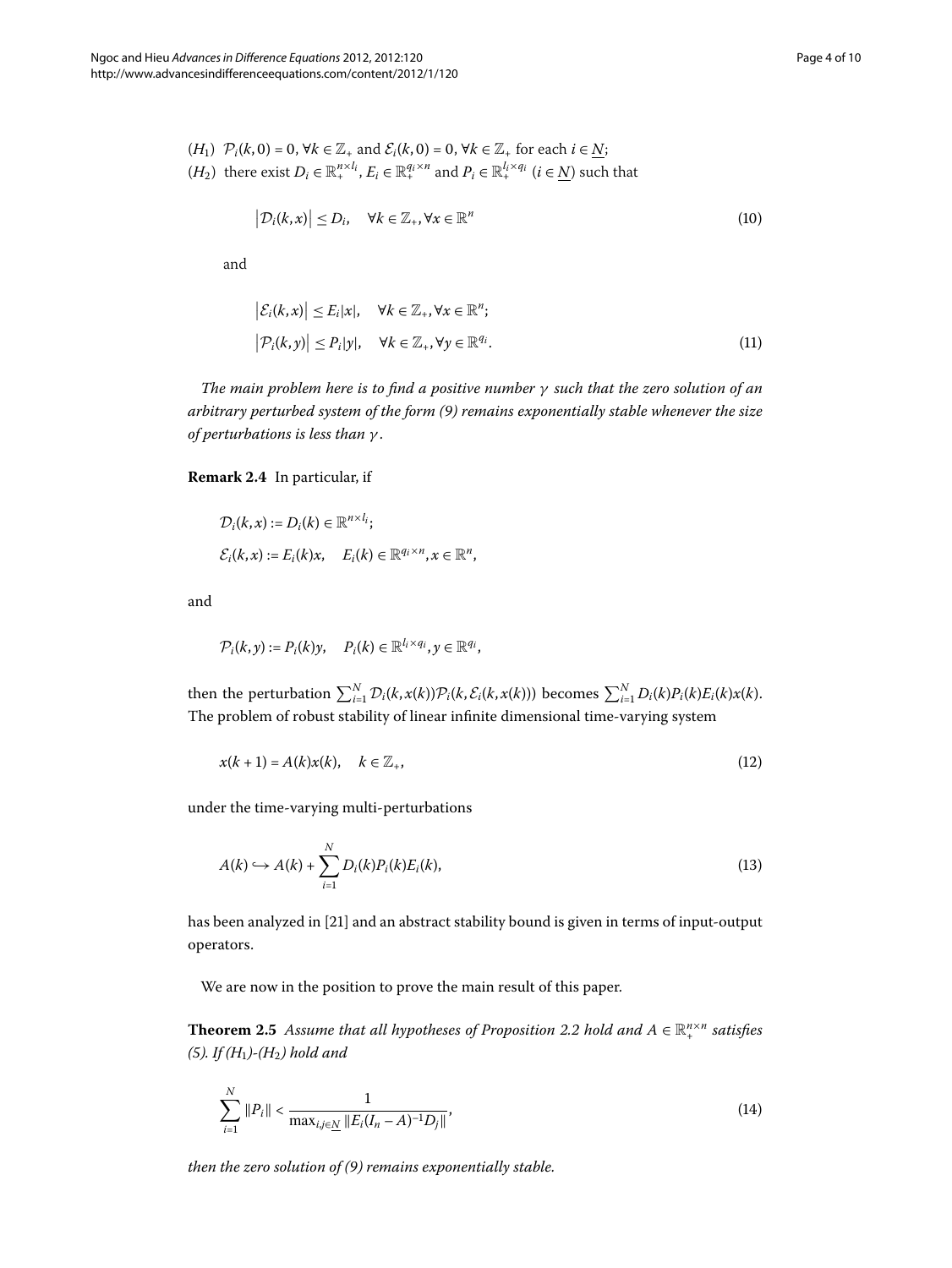*Proof* Since [\(](#page-3-0)5) and (10)-(11), it follows that

$$
\left| f(k,x) + \sum_{i=1}^{N} \mathcal{D}_i(k,x) \mathcal{P}_i(k,\mathcal{E}_i(k,x)) \right|
$$
  
\n
$$
\leq \left| f(k,x) \right| + \sum_{i=1}^{N} \left| \mathcal{D}_i(k,x) \mathcal{P}_i(k,\mathcal{E}_i(k,x)) \right|
$$
  
\n
$$
\stackrel{(5)}{\leq} A|x| + \sum_{i=1}^{N} \left| \mathcal{D}_i(k,x) \right| \left| \mathcal{P}_i(k,\mathcal{E}_i(k,x)) \right|
$$
  
\n
$$
\stackrel{(10)-(11)}{\leq} A|x| + \left( \sum_{i=1}^{N} D_i P_i E_i \right) |x| = \left( A + \sum_{i=1}^{N} D_i P_i E_i \right) |x|.
$$

We show that  $\rho(A + \sum_{i=1}^{N} D_i P_i E_i) < 1$  $\rho(A + \sum_{i=1}^{N} D_i P_i E_i) < 1$  $\rho(A + \sum_{i=1}^{N} D_i P_i E_i) < 1$  and then the zero solution of (9) is exponentially stable by Proposition 2.2.

Since *A* and  $D_i$ ,  $E_i$ ,  $P_i$  ( $i \in \underline{N}$ ) are nonnegative, so is  $A + \sum_{i=1}^{N} D_i P_i E_i$ . Assume on the contrary that  $\rho_0 := \rho(A + \sum_{i=1}^{N} D_i P_i E_i) \geq 1$ . By the Perron-Frobenius Theorem (Theorem 1.1(i)), there exists  $x \in \mathbb{R}^n_+$ ,  $x \neq 0$  such that

<span id="page-4-0"></span>
$$
\left(A+\sum_{i=1}^N D_iP_iE_i\right)x=\rho_0x.
$$

Let  $Q(t) := tI_n - A$ ,  $t \in \mathbb{R}$ . Since  $\rho(A) < 1$ ,  $Q(\rho_0)$  is invertible. It follows that

$$
Q(\rho_0)^{-1} \sum_{i=1}^{N} D_i P_i E_i x = x.
$$
\n(15)

Let *i*<sub>0</sub> be an index such that  $||E_{i_0}x|| = \max_{i \in \mathbb{N}} ||E_i x||$ . Then [\(](#page-4-0)15) implies that  $||E_{i_0}x|| > 0$ . Multiply both sides of (15[\)](#page-4-0) from the left by  $E_{i_0}$ , to get

$$
\sum_{i=1}^{N} E_{i_0} Q(\rho_0)^{-1} D_i P_i E_i x = E_{i_0} x.
$$

Taking norms, we get

$$
\sum_{i=1}^N ||E_{i_0}Q(\rho_0)^{-1}D_i|| ||P_i|| ||E_i x|| \geq ||E_{i_0}x||.
$$

This implies

<span id="page-4-1"></span>
$$
\max_{i,j\in\underline{N}}\|E_iQ(\rho_0)^{-1}D_j\|\left(\sum_{i=1}^N\|P_i\|\right)\|E_{i_0}x\|\geq\|E_{i_0}x\|,
$$

or equivalently,

$$
\max_{i,j\in\underline{N}}\|E_iQ(\rho_0)^{-1}D_j\|\sum_{i=1}^N\|P_i\|\ge1.
$$
\n(16)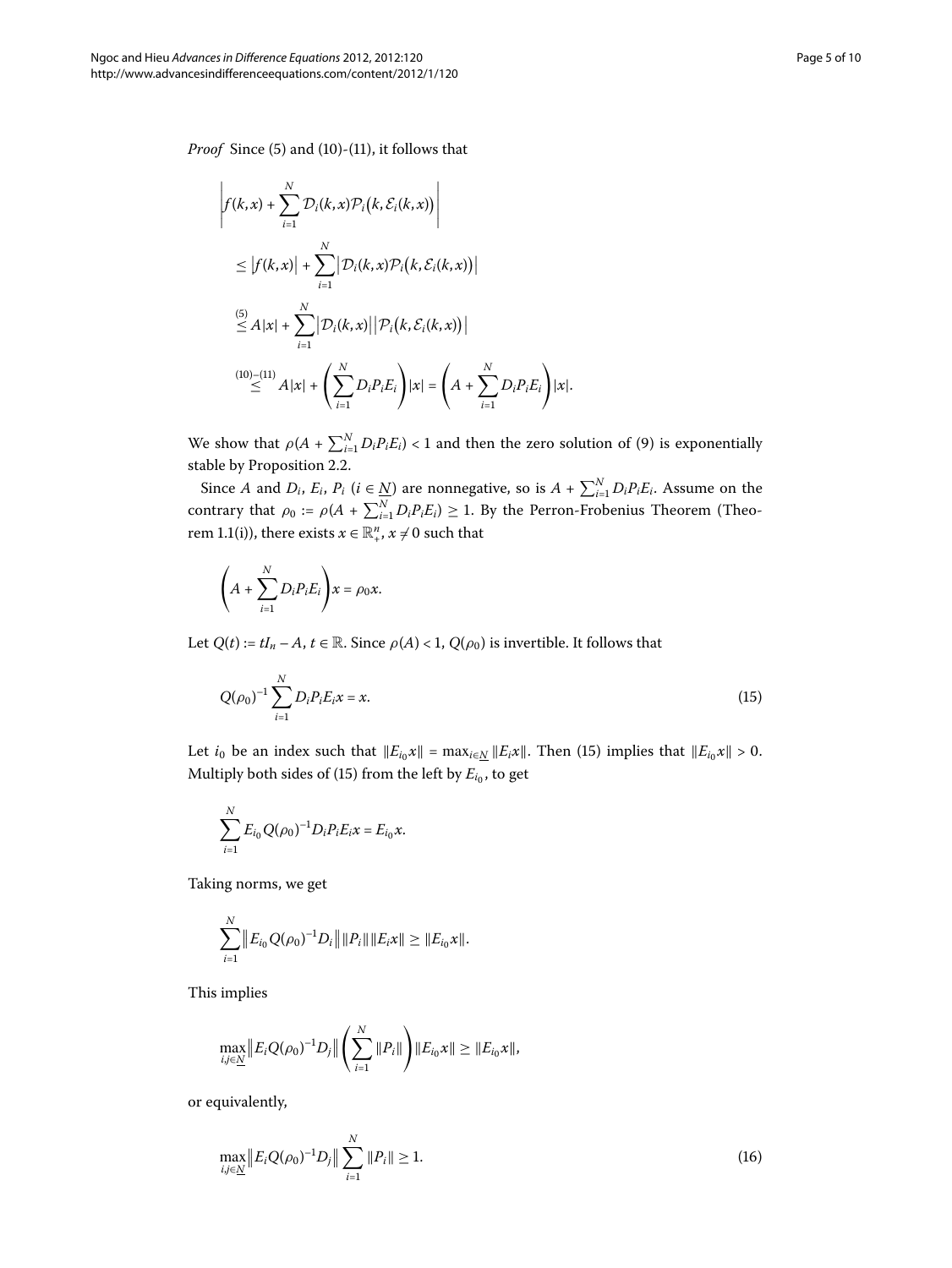<span id="page-5-2"></span><span id="page-5-1"></span><span id="page-5-0"></span> $\Box$ 

On the other hand, the resolvent identity gives

$$
Q(1)^{-1} - Q(\rho_0)^{-1} = (\rho_0 - 1)Q(1)^{-1}Q(\rho_0)^{-1}.
$$
\n(17)

Since  $A \in \mathbb{R}_+^{n \times n}$  and  $\rho(A) < 1 \le \rho_0$ , Theorem 1.1(iii) yields  $Q(1)^{-1} \ge 0$  and  $Q(\rho_0)^{-1} \ge 0$ . Then (17[\)](#page-5-0) implies  $Q(1)^{-1} \geq Q(\rho_0)^{-1} \geq 0$ . Hence,  $E_iQ(1)^{-1}D_j \geq E_iQ(\rho_0)^{-1}D_j \geq 0$ , for any *i*, *j* ∈ <u>*N*</u>. By [\(](#page-1-5)1),  $||E_iQ(1)^{-1}D_j|| \ge ||E_iQ(\rho_0)^{-1}D_j||$ , for any *i*, *j* ∈ <u>*N*</u>. It follows from (16) that

$$
\sum_{i=1}^N \|P_i\| \ge \frac{1}{\max_{i,j \in \underline{N}} \|E_i Q (1)^{-1} D_j\|}.
$$

However, this conflicts with [\(](#page-3-2)14). This completes the proof.

In particular, suppose  $(12)$  $(12)$  satisfies

$$
|A(k)| \le A, \quad \forall k \in \mathbb{Z}_+, \tag{18}
$$

<span id="page-5-6"></span>for some  $A \in \mathbb{R}_+^{n \times n}$ . Consider a perturbed system of the form

$$
x(k+1) = A(k)x(k) + \sum_{i=1}^{N} D_i(k, x(k)) \mathcal{P}_i(k, \mathcal{E}_i(k, x(k))), \quad k \in \mathbb{Z}_+,
$$
 (19)

<span id="page-5-4"></span>where  $\mathcal{D}_i$ ,  $\mathcal{P}_i$  and  $\mathcal{E}_i$  ( $i \in \mathbb{N}$ ) are as above.

The following is immediate from Theorem 2[.](#page-3-4)5.

**Corollary 2.6** *Suppose* (18) *and* ( $H_1$ )-( $H_2$ ) *hold and*  $\rho(A) < 1$ . If (14) *holds then the zero solution of ([\)](#page-5-2) is exponentially stable.*

**Corollary 2.7** Let  $A \in \mathbb{R}_{+}^{n \times n}$  and  $\rho(A) < 1$ . Suppose  $D_i(\cdot): \mathbb{Z}_+ \to \mathbb{R}^{n \times l_i}$ ,  $E_i(\cdot): \mathbb{Z}_+ \to \mathbb{R}^{q_i \times n_i}$  $(i \in N)$ , are given and  $P_i(\cdot): \mathbb{Z}_+ \to \mathbb{R}^{l_i \times q_i}$   $(i \in N)$  are unknown. If there exist  $D_i \in \mathbb{R}^{n \times l_i}$ ,  $E_i \in \mathbb{R}^{q_i \times n}$  and  $P_i \in \mathbb{R}^{l_i \times q_i}$  ( $i \in N$ ) such that

$$
|D_i(k)| \le D_i; \qquad |E_i(k)| \le E_i; \qquad |P_i(k)| \le P_i, \quad \forall k \in \mathbb{Z}_+,
$$

<span id="page-5-5"></span>*and ([\)](#page-3-2) holds then the zero solution of the perturbed system*

<span id="page-5-3"></span>
$$
x(k+1) = \left(A + \sum_{i=1}^{N} D_i(k)P_i(k)E_i(k)\right)x(k), \quad \forall k \in \mathbb{Z}_+,
$$
\n
$$
(20)
$$

*is exponentially stable.*

**Remark 2.8** If  $A \in \mathbb{R}^{n \times n}_{+}$ , then the system

$$
x(k+1) = Ax(k), \quad k \in \mathbb{Z}_+, \tag{21}
$$

is positive. That is, for any initial state  $x_0 \in \mathbb{R}^n_+$ , the corresponding trajectory of the system  $x(k, x_0)$ ,  $k \in \mathbb{Z}_+$ , remains in  $\mathbb{R}^n_+$  for all  $k \in \mathbb{Z}_+$ . Positive dynamical systems play an important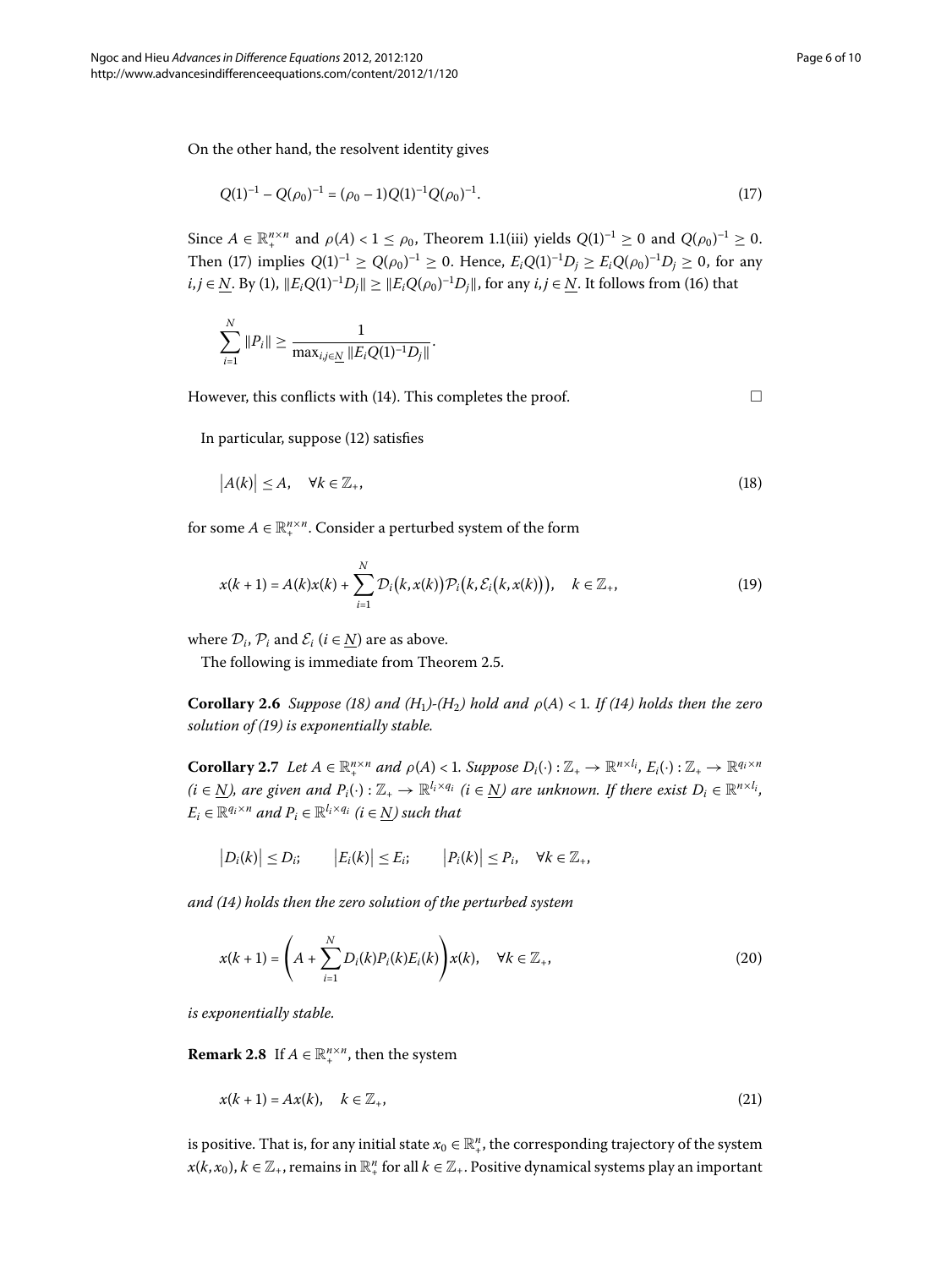role in the modeling of dynamical phenomena whose variables are restricted to be nonnegative. They are often encountered in applications, for example, networks of reservoirs, industrial processes involving chemical reactors, heat exchangers, distillation columns, storage systems, hierarchical systems, compartmental systems used for modeling trans-port and accumulation phenomena of substances[,](#page-9-3) see, *e.g.*, [6, 10, 13[\]](#page-9-15).

In particular, the problem of robust stability of the positive linear discrete-time system (21[\)](#page-5-3) under the time-invariant structured perturbations

$$
A \hookrightarrow A + DPE,
$$

has been studied in  $[12, 19]$  $[12, 19]$ . More precisely[,](#page-9-13) it has been shown in  $[12, 19]$  that if  $(21)$  is exponentially stable and positive and *D*, *E* are given nonnegative matrices then a perturbed system of the form

$$
x(k+1) = (A + DPE)x(k), \quad k \in \mathbb{Z}_+,
$$

remains exponentially stable whenever

$$
||P|| < \frac{1}{||E(I_n - A)^{-1}D||}.
$$

Furthermore, the problem of robust stability of the positive system [\(](#page-5-3)21) under the timeinvariant multi-perturbations

$$
A \hookrightarrow A + \sum_{i=1}^{N} D_i P_i E_i,
$$

has been analyzed in [\[](#page-9-13)12] by techniques of  $\mu$ -analysis.

Although there are many works devoted to the study of robust stability of discrete-time systems, to the best of our knowledge, the problem of robust stability of the positive system (21[\)](#page-5-3) under the time-varying multi-perturbations

<span id="page-6-0"></span>
$$
A \hookrightarrow A + \sum_{i=1}^N D_i(k) P_i(k) E_i(k),
$$

has not been studied yet, and a result like Corollary 2[.](#page-5-4)7 cannot be found in the literature.

We illustrate the obtained results by a couple of examples.

**Example 2.9** Consider the nonlinear time-varying equation

$$
x(k+1) = \frac{1}{4}e^{-k}x(k) + \sin\left(\frac{k}{k^2+1}x(k)\right), \quad k \in \mathbb{Z}_+.
$$
 (22)

Clearly, (22[\)](#page-6-0) is of the form [\(](#page-1-0)2) with  $f(k, x) := \frac{1}{4}e^{-k}x + \sin(\frac{k}{k^2+1}x)$ . Since

$$
\left|f(k,x)\right| = \left|\frac{1}{4}e^{-k}x + \sin\left(\frac{k}{k^2+1}x\right)\right| \le \frac{1}{4}|x| + \left|\frac{k}{k^2+1}x\right| \le \frac{3}{4}|x|, \quad \forall k \in \mathbb{Z}_+, \forall x \in \mathbb{R},
$$

the zero solution of  $(22)$  $(22)$  is exponentially stable, by Proposition 2[.](#page-1-3)2.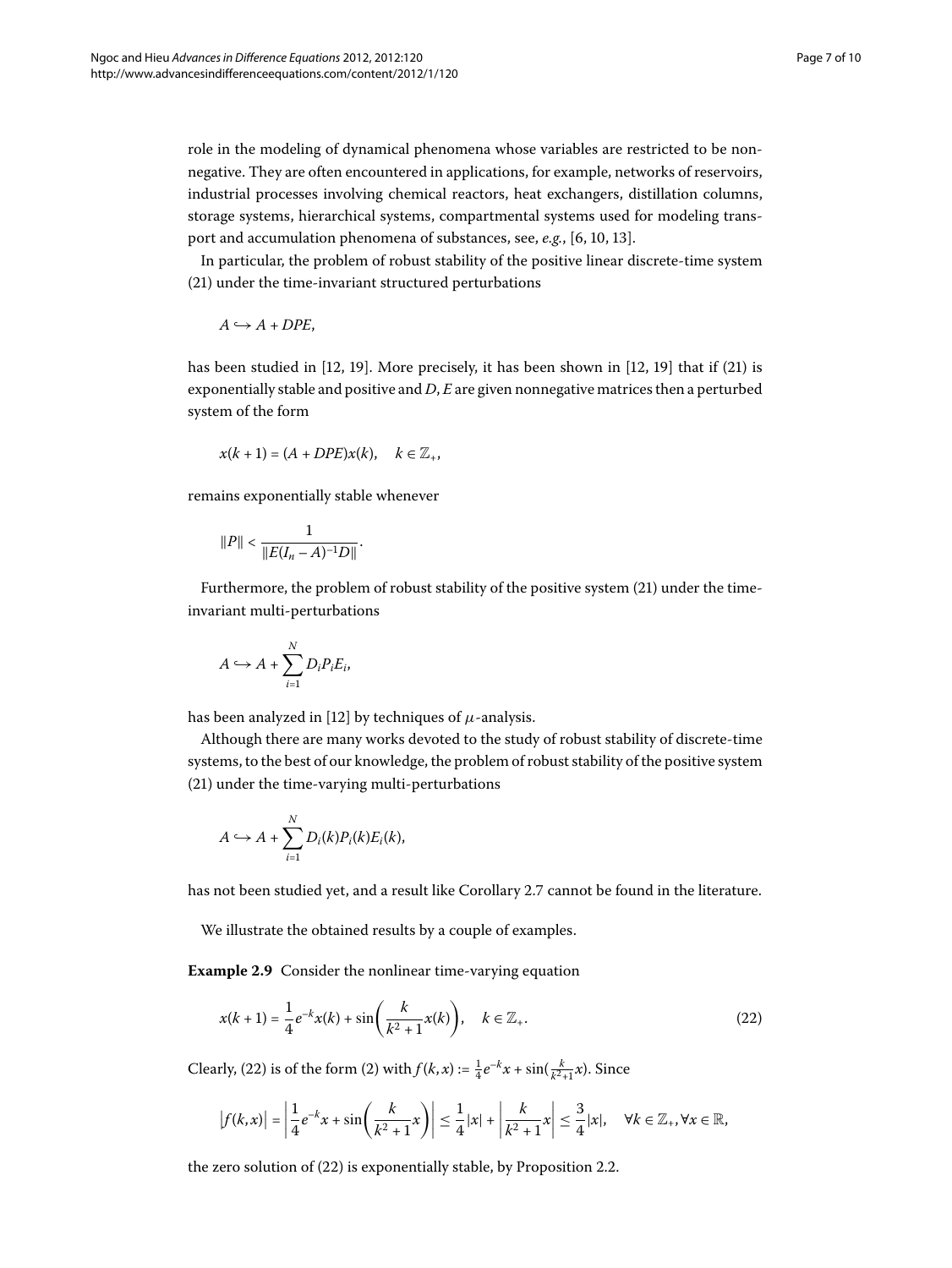Consider a perturbed equation given by

<span id="page-7-1"></span><span id="page-7-0"></span>
$$
x(k+1) = \left(\frac{1}{4}e^{-k} + ae^{-k^2-1}\right)x(k) + \sin\left(\frac{k}{k^2+1}x(k)\right) + \arctan(bx(k)), \quad k \in \mathbb{Z}_+, \tag{23}
$$

where  $a, b \in \mathbb{R}$  are parameters.

Note that  $|ae^{-k^2-1}x| \leq e^{-1}|a||x|$  and  $|arctan(bx)| \leq |b||x|$ , for all  $k \in \mathbb{Z}_+$ ,  $x \in \mathbb{R}$ . By Theo-rem 2[.](#page-3-4)5, the zero solution of [\(](#page-7-0)23) is exponentially stable if  $e^{-1}|a| + |b| < \frac{1}{4}$ .

**Example 2.10** Consider a linear discrete-time equation in  $\mathbb{R}^2$  defined by

$$
x(k+1) = Ax(k), \quad k \in \mathbb{Z}_+, \tag{24}
$$

where

<span id="page-7-2"></span>
$$
A:=\begin{pmatrix}\frac{1}{2} & \frac{1}{2} \\ \frac{1}{4} & \frac{1}{2}\end{pmatrix}.
$$

Clearly, (24) is positive and exponentially stable. Consider a perturbed system given by

$$
x(k+1) = (A + D_1(k)P_1(k)E_1(k) + D_2(k)P_2(k)E_2(k))x(k), \quad k \in \mathbb{Z}_+,
$$
\n(25)

where

$$
D_1(k) := \begin{pmatrix} -\sin k \\ 1 \end{pmatrix}, \quad k \in \mathbb{Z}_+, \qquad D_2(k) := \begin{pmatrix} 0 \\ \frac{1}{\cos^2 k + 1} \end{pmatrix}, \quad k \in \mathbb{Z}_+, \\ E_1(k) := \begin{pmatrix} -e^{-k^2} & 0 \\ 1 & -\frac{2k}{k^2 + 1} \end{pmatrix}, \quad k \in \mathbb{Z}_+, \qquad E_2(k) := \begin{pmatrix} \frac{k^2}{1 + k^2} & 0 \\ 0 & -\frac{1}{k + 1} \end{pmatrix}, \quad k \in \mathbb{Z}_+,
$$

and  $P_1(k) := (a(k), b(k)) \in \mathbb{R}^{1 \times 2}$ ;  $P_2(k) := (c(k), d(k)) \in \mathbb{R}^{1 \times 2}$ ,  $k \in \mathbb{Z}_+$  are unknown perturbations.

Note that for any  $k \in \mathbb{Z}_+$ , we have

$$
|D_1(k)| \le D_1 := \begin{pmatrix} 1 \\ 1 \end{pmatrix}; \qquad |D_2(k)| \le D_2 := \begin{pmatrix} 0 \\ 1 \end{pmatrix};
$$
  

$$
|E_1(k)| \le E_1 := \begin{pmatrix} 1 & 0 \\ 1 & 1 \end{pmatrix}; \qquad |E_2(k)| \le E_2 := \begin{pmatrix} 1 & 0 \\ 0 & 1 \end{pmatrix};
$$

and

$$
E_1(I_2 - A)^{-1}D_1 = \begin{pmatrix} 1 & 0 \\ 1 & 1 \end{pmatrix} \begin{pmatrix} 4 & 4 \\ 2 & 4 \end{pmatrix} \begin{pmatrix} 1 \\ 1 \end{pmatrix} = \begin{pmatrix} 8 \\ 14 \end{pmatrix};
$$
  
\n
$$
E_1(I_2 - A)^{-1}D_2 = \begin{pmatrix} 1 & 0 \\ 1 & 1 \end{pmatrix} \begin{pmatrix} 4 & 4 \\ 2 & 4 \end{pmatrix} \begin{pmatrix} 0 \\ 1 \end{pmatrix} = \begin{pmatrix} 4 \\ 8 \end{pmatrix};
$$
  
\n
$$
E_2(I_2 - A)^{-1}D_1 = \begin{pmatrix} 1 & 0 \\ 0 & 1 \end{pmatrix} \begin{pmatrix} 4 & 4 \\ 2 & 4 \end{pmatrix} \begin{pmatrix} 1 \\ 1 \end{pmatrix} = \begin{pmatrix} 8 \\ 6 \end{pmatrix};
$$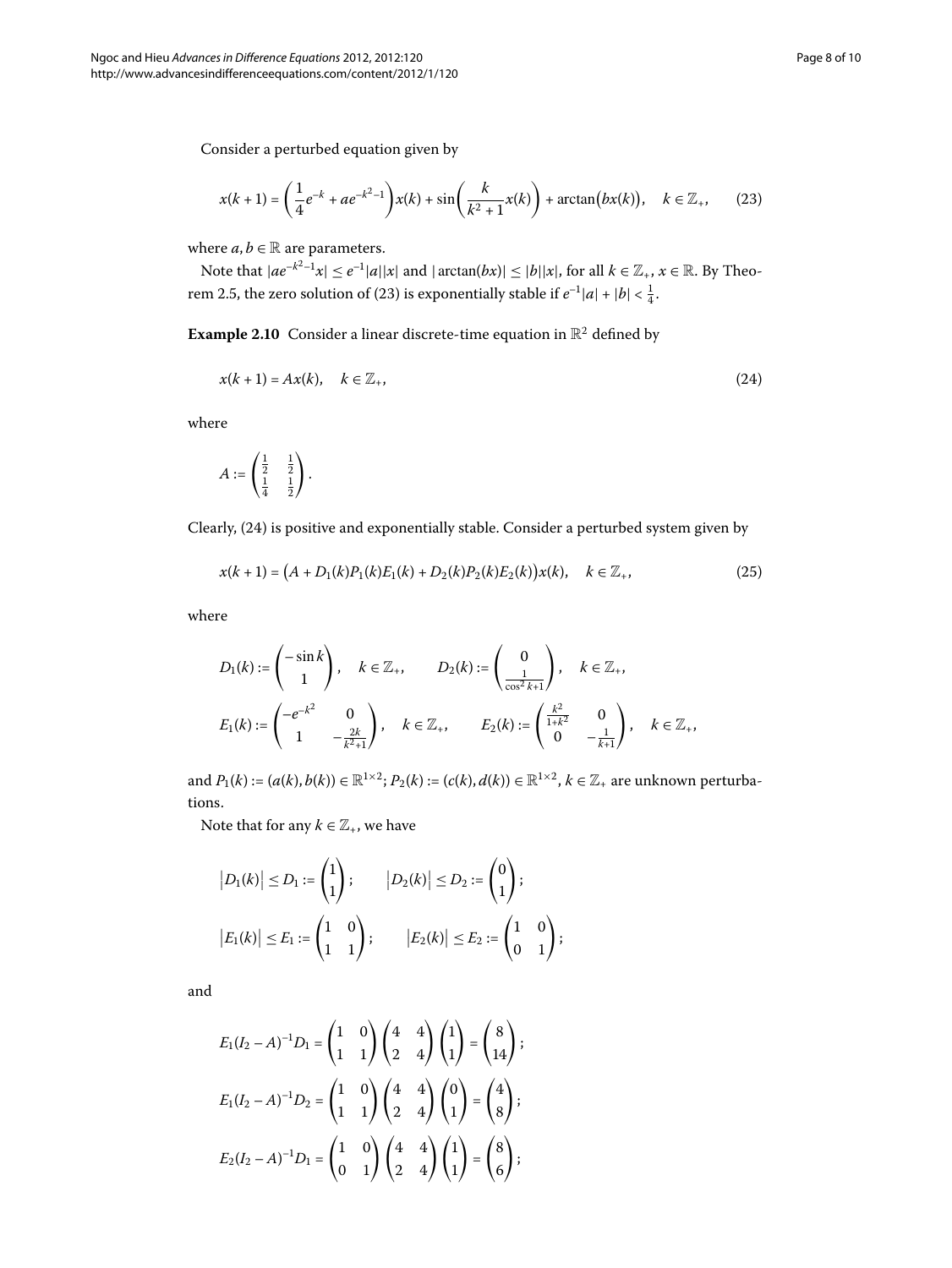$$
E_2(I_2-A)^{-1}D_2=\begin{pmatrix}1&0\\0&1\end{pmatrix}\begin{pmatrix}4&4\\2&4\end{pmatrix}\begin{pmatrix}0\\1\end{pmatrix}=\begin{pmatrix}4\\4\end{pmatrix}.
$$

Let  $\mathbb{R}^2$  be endowed with 2-norm[.](#page-5-4) By Corollary 2.7, (25[\)](#page-7-2) is exponentially stable provided

<span id="page-8-0"></span>
$$
\sqrt{\left(\sup_{k\in\mathbb{Z}_+}\left|a(k)\right|\right)^2+\left(\sup_{k\in\mathbb{Z}_+}\left|b(k)\right|\right)^2}+\sqrt{\left(\sup_{k\in\mathbb{Z}_+}\left|c(k)\right|\right)^2+\left(\sup_{k\in\mathbb{Z}_+}\left|d(k)\right|\right)^2}<\frac{1}{2\sqrt{65}}.
$$

## **3 Aizerman-type problem**

As an application, we now deal with an Aizerman-type problem for discrete-time systems.

**Aizerman-type conjecture for discrete-time systems (ATC-DTS)** Let  $A \in \mathbb{R}^{n \times n}$ ,  $D \in$ R*<sup>n</sup>*×*<sup>l</sup> , E* <sup>∈</sup> <sup>R</sup>*<sup>q</sup>*×*<sup>n</sup> be given. For any <sup>γ</sup>* > *the linear systems*

<span id="page-8-2"></span><span id="page-8-1"></span>
$$
x(k+1) = (A + DPE)x(k), \quad P \in \mathbb{R}^{l \times q}, ||P|| < \gamma,
$$
\n(26)

*are asymptotically stable if and only if the origin is globally asymptotically stable for all nonlinear systems*

$$
x(k+1) = Ax(k) + D\mathcal{N}(k, Ex(k)),
$$
\n(27)

 $where \ N: \mathbb{Z}_+ \times \mathbb{R}^q \to \mathbb{R}^l$ ,  $\mathcal{N}(k,0) = 0$ ,  $\forall k \in \mathbb{Z}_+$ , satisfies

$$
\left|\mathcal{N}(k,y)\right| \le P|y|, \quad \forall k \in \mathbb{Z}_+, \forall y \in \mathbb{R}^q \text{ and } P \in \mathbb{R}^{l \times q}, \|P\| < \gamma.
$$
 (28)

In particular, when  $\mathcal{N} : \mathbb{R} \to \mathbb{R}$ ,  $\gamma \mapsto \mathcal{N}(\gamma)$ , is a scalar function and  $D, E^T \in \mathbb{R}^n$ , the above conjecture is exactly a discrete-time version of the original Aizerman conjecture which was formulated first for ordinary differential systems, see [\[](#page-9-17)1]. It is well known that in gen-eral, the Aizerman classical conjecture does not hold, see, e.g., [\[](#page-9-18)7]. So a natural question arising here is that under what conditions of  $A$ ,  $D$ ,  $E$  and  $N$  does the ATC-DTS hold?

## **Theorem 3.1** If  $A \in \mathbb{R}_+^{n \times n}$  and  $D \in \mathbb{R}_+^{n \times l}$ ,  $E \in \mathbb{R}_+^{q \times n}$  then the ATC-DTS holds. *In other words, the ATC-DTS holds for positive systems.*

*Proof* Suppose (26) is asymptotically stable for any  $P \in \mathbb{R}^{l \times q}$ ,  $||P|| < \gamma$ , for some  $\gamma > 0$ . In particular, the unperturbed system [\(](#page-5-3)21) is asymptotically stable. It follows from Corol-lary 2[.](#page-5-4)7 that (26) is asymptotically stable for any  $P \in \mathbb{R}^{l \times q}$ ,  $\|P\| < \frac{1}{\|E(I_n-A)^{-1}D\|}$  (see also Re-mark 2[.](#page-5-5)8). Furthermore, there exists  $P_0 \in \mathbb{R}_+^{l \times q}$ ,  $||P_0|| = \frac{1}{||E(I_n - A)^{-1}D||}$  such that (26) is not asymptotically stable for  $P := P_0$ , see, *e.g.*, [\[](#page-9-13)12, 19[\]](#page-9-16). It remains to show that the zero so-lution of [\(](#page-8-2)27) is globally asymptotically stable for any nonlinearity  $\cal N$  satisfying (28) with  $\gamma := \frac{1}{\|E(I_n-A)^{-1}D\|}$  $\gamma := \frac{1}{\|E(I_n-A)^{-1}D\|}$  $\gamma := \frac{1}{\|E(I_n-A)^{-1}D\|}$ . Let  $\mathcal N$  satisfy (28) with  $\gamma := \frac{1}{\|E(I_n-A)^{-1}D\|}$ . Since  $P \in \mathbb R^{l \times q}$ ,  $\|P\| < \frac{1}{\|E(I_n-A)^{-1}D\|}$ , the zero solution of  $(27)$  $(27)$  is globally asymptotically stable, by Corollary 2[.](#page-5-6)6.

Conversely, assume that the zero solution of  $(27)$  $(27)$  is globally asymptotically stable for any nonlinearity  $N$  satisfying (28[\)](#page-5-3) for some  $\gamma > 0$ . Then the unperturbed system (21) is asymptotically stable. As mentioned above, [\(](#page-8-0)26) is asymptotically stable for any  $P \in \mathbb{R}^{l \times q}$ ,  $||P|| < \frac{1}{||E(I_n-A)^{-1}D||}$ . So we assume that  $γ ≥ \frac{1}{||E(I_n-A)^{-1}D||}$ . Note that (26) is not asymptotically stable for some  $P_0 \in \mathbb{R}_+^{l \times q}$ ,  $||P_0|| = \frac{1}{||E(I_n - A)^{-1}D||}$ . This means that the zero solution of (27)